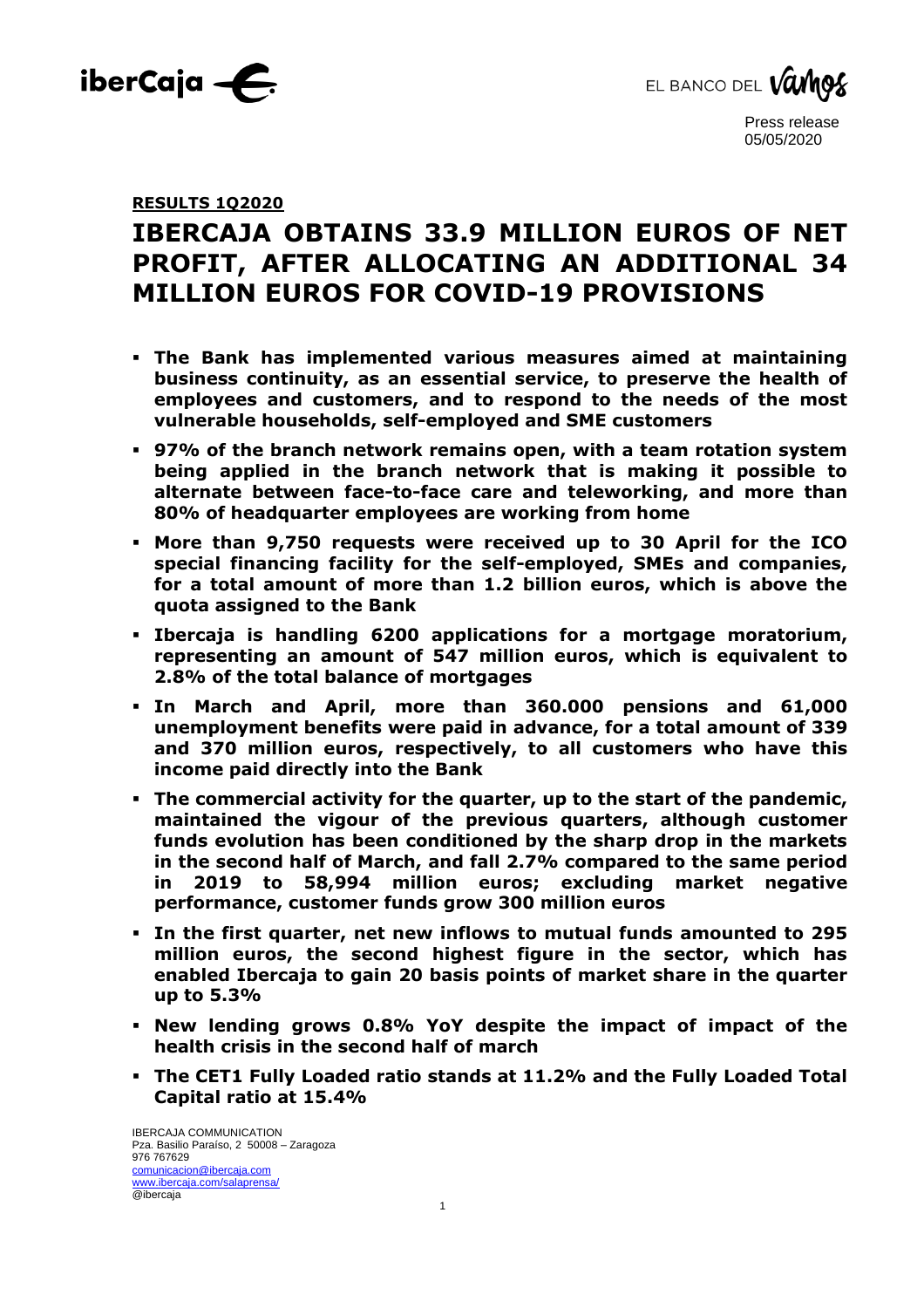



## ▪ **NPL ratio at the end of March stood at 3.9%, 91 basis points lower than the sector average, with a coverage ratio of 53.8%, 2.2 percentage points more than in December 2019**

Zaragoza, 5 May 2020.- Ibercaja obtained a net profit of 33.9 million euros in the first quarter of 2020, 40.3% less than in the same period the previous year. The Bank has made an additional provision of 34 million euros, anticipating the possible effects of the current crisis caused by COVID-19.

Since the state of alarm has been applied in Spain, the entity has implemented various measures to preserve the health of employees and customers, maintain the continuity of the bank's activity as an essential service, support society and meet the needs of private, self-employed, SMEs and most vulnerable companies. Consequently, Ibercaja is validating and reinforcing its purpose and raison d'être in these complex circumstances: "*Help people build their life story because it will be our story*".

Throughout these weeks, 97% of the branches of the commercial network have been kept open and 100% of the ATMs remain operational, where all the security and prevention measures established at all times by the health authorities have been applied. Rotating team shifts have been implemented in the branch network, allowing face-to-face support to be alternated with teleworking. In the case of the Bank's headquarters in Zaragoza, more than 80% of its employees are currently working from home.

The digitalisation strategy that the Bank has been deploying in recent years has also enabled it to maintain service quality, both through the various non-face-to-face channels through which it operates, and especially through direct, real-time, remote support, from managers to customers.

Operations on these channels account for 79% of the total, compared to 72% in 2019. In particular, the number of users of the Ibercaja App increased by 5.7% until April, to 457,000, and the number of calls received in the call centre by 58%. Consequently, the Bank has enhanced support in this channel and on 15 April it also launched Ibercaja Próxima, a new specialised and personalised remote service. This has all favoured the objective of minimising the number of trips the public have to make outside their homes during lockdown.

To channel donations from individuals and companies to cover the pressing needs of the most vulnerable people as a consequence of the spread of COVID-19 in Spain, Ibercaja and its shareholder Foundations (Ibercaja, Círculo de Burgos and Caja Badajoz), in collaboration with different local and autonomous institutions have put the "Vamos" solidarity platforms into operation in ten cities, provinces and Autonomous Communities, in which the Bank has the greatest presence. So far, a total of 700,000 euros have been received which, through third sector entities, are already materialising in aid for households without income and meals on wheels for the elderly, among other purposes.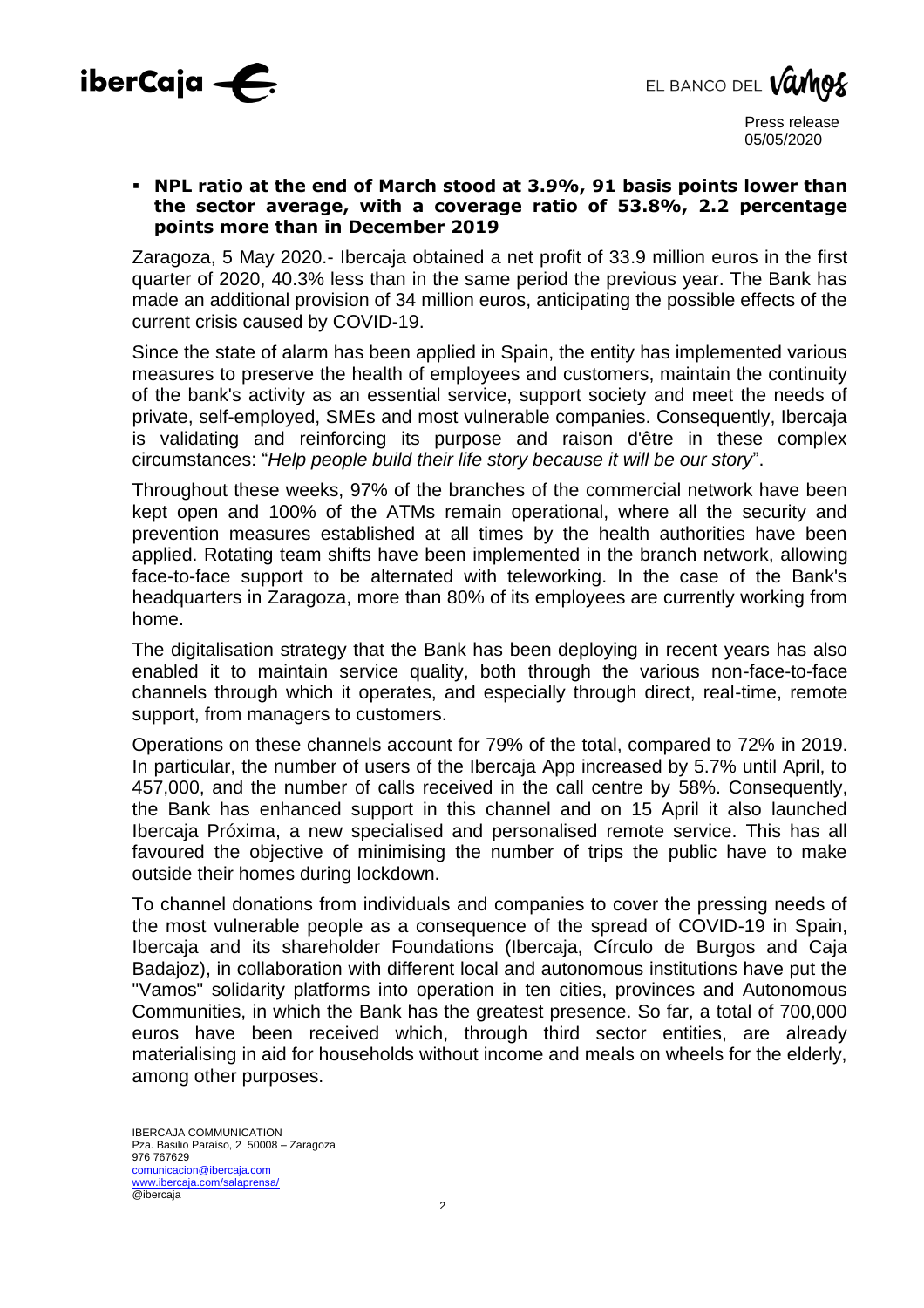



#### **Support measures for private clients, freelancers, SMEs and companies**

In response to the health and economic emergency, Ibercaja has implemented various measures to support its clients -individuals, the self-employed, SMEs and companiesand through these co-ordinated efforts meet their recurring financial needs that have been caused by this situation.

Thus, more than 367,000 pensions and more than 61,000 unemployment benefits, respectively, amounting to 330 million euros and 370 million euros, were paid in advance on March and April respectively to customers who have this income paid directly into their accounts.

Up to 30 April, more than 6,200 customer requests to defer mortgage payment have been handled, representing a portfolio of 547 million euros, which is equivalent to 2.8% of the total stock of mortgages. Ibercaja is also extending this deferment to the other loans to individuals, the first 100 applications of which were received in three days.

As for the special financing facility to cover the liquidity needs of the self-employed, SMEs and companies, backed by the State and managed by the ICO, Ibercaja has so far received more than 9,750 requests amounting to more than 1.2 billion euros, which is above the quota assigned to the Bank. The operations associated with the first tranche have already been fully formalised and those of the second tranche are also being formalised and evaluated.

The Bank launched the campaign *Vamos es ir siempre juntos* (Going is always going together) on 23 April, which gathers these and other measures that are available, so that customers and users can have access to and information on all of them quickly and easily in the space enabled for this purpose at www.ibercaja.es

## **Robustness of activity in the first three months of the year**

Commercial activity for the first three months, up to the start of this crisis, was just as robust as the previous quarters, although the customer funds evolution has been conditioned by the sharp drop in the markets in the second half of March, falling back 2.7% compared to the same period in 2019 to 58.994 billion euros. Excluding the negative market effect of 1.949 billion euros, this item would have increased by 300 billion euros.

In the first quarter, net new inflows to mutual funds amounted to 296 million euros, the second highest figure in the sector, which has allowed Ibercaja to gain 20 basis points of market share in the quarter up to 5.3%. The Bank's historical strengths in advising and specialised savings management have allowed it to gain market share, despite adverse market conditions.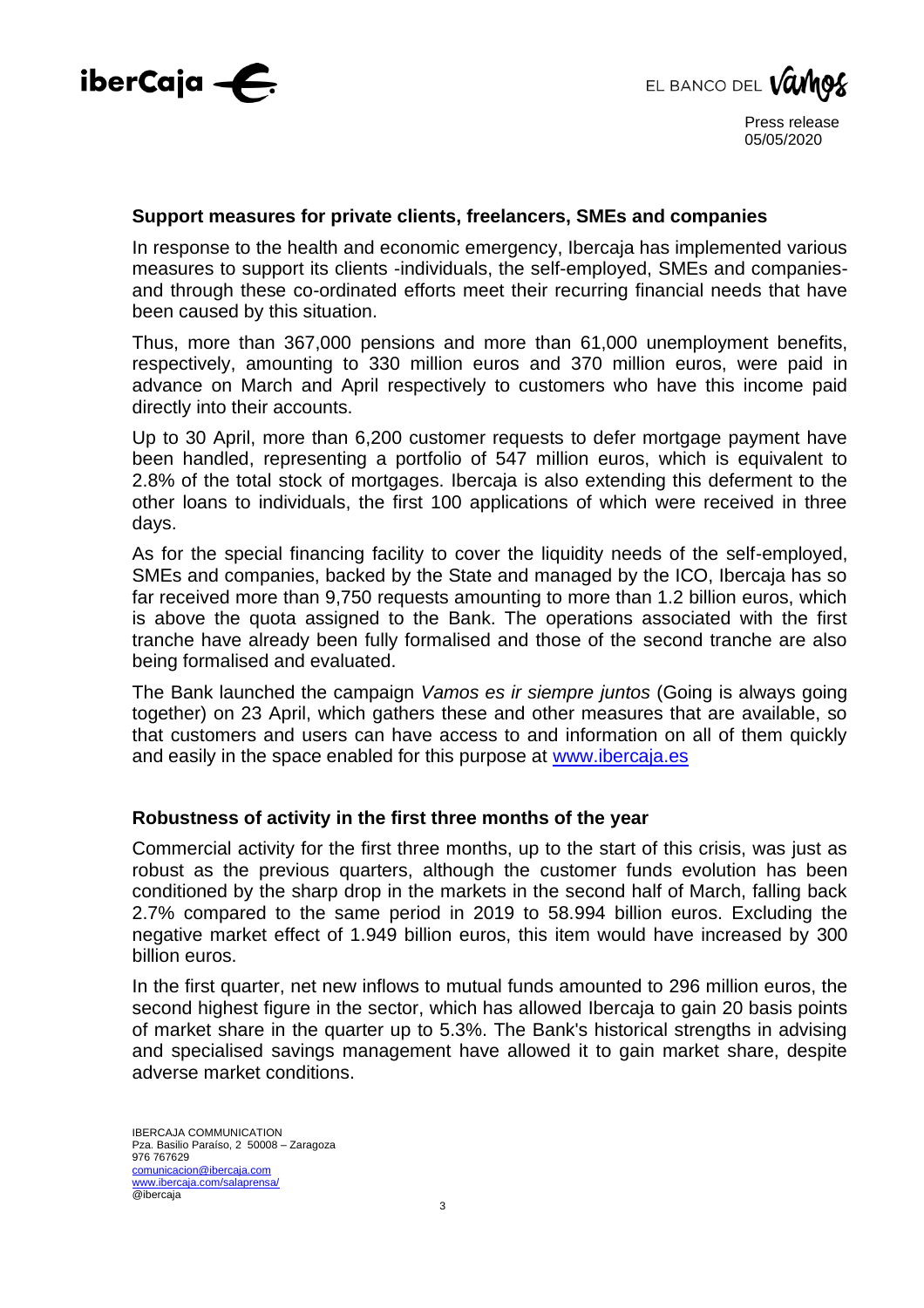



On the financing side, the amount of new loans grew by 0.8% in the quarter compared to the same period of the previous year, up to 1.059 million euros, 52% of them being used to finance non-real estate companies.

In April, the strong increase in new loans stands out, which have multiplied by 2.3 times the average for the first quarter, reaching 805 million euros. The Entity's commitment in recent years to growth in the business segment, particularly SMEs, and the effort made for the prompt implementation of the extraordinary financing measures decreed to support the self-employed, SMEs and companies justify this exceptional behaviour. New mortgage granting also grew in April despite the almost complete standstill of economic activity in Spain.

## **Additional provisions (34 million euros) mark the quarter**

The interest margin was 133.6 million euros, 4.5% lower than that of the same quarter last year.

Net fee income amounts to 94.8 million euros, 1.1% higher than that of the same quarter last year.

Recurring revenues stand at 228.4 million euros, a 2.3% decrease vs. the same quarter last year.

Operating costs for the year have decreased by 4.1% year-on-year, thanks to the containment of general expenses, which have decreased by 12.2%, as a consequence of the efficiency measures that the Bank has been adopting in its organisational and digitalization processes.

As a result, recurring profit before provisions grows 0.8% YoY and amounts to 87.9 million euros thanks to the costs reduction which has made possible to offset the fall in revenues.

Total provision in the quarter amount to 50.3 million euros. This figure includes extraordinary credit provisions amounting to €34m associated with Covid-19

In conclusion, despite this significant additional provisioning, the dynamism of commercial activity, the diversification of income in savings management, the decrease in recurring costs and the sharp drop in non-performing assets have allowed Ibercaja to achieve a net profit of 33.9 million euros in the first quarter of 2020.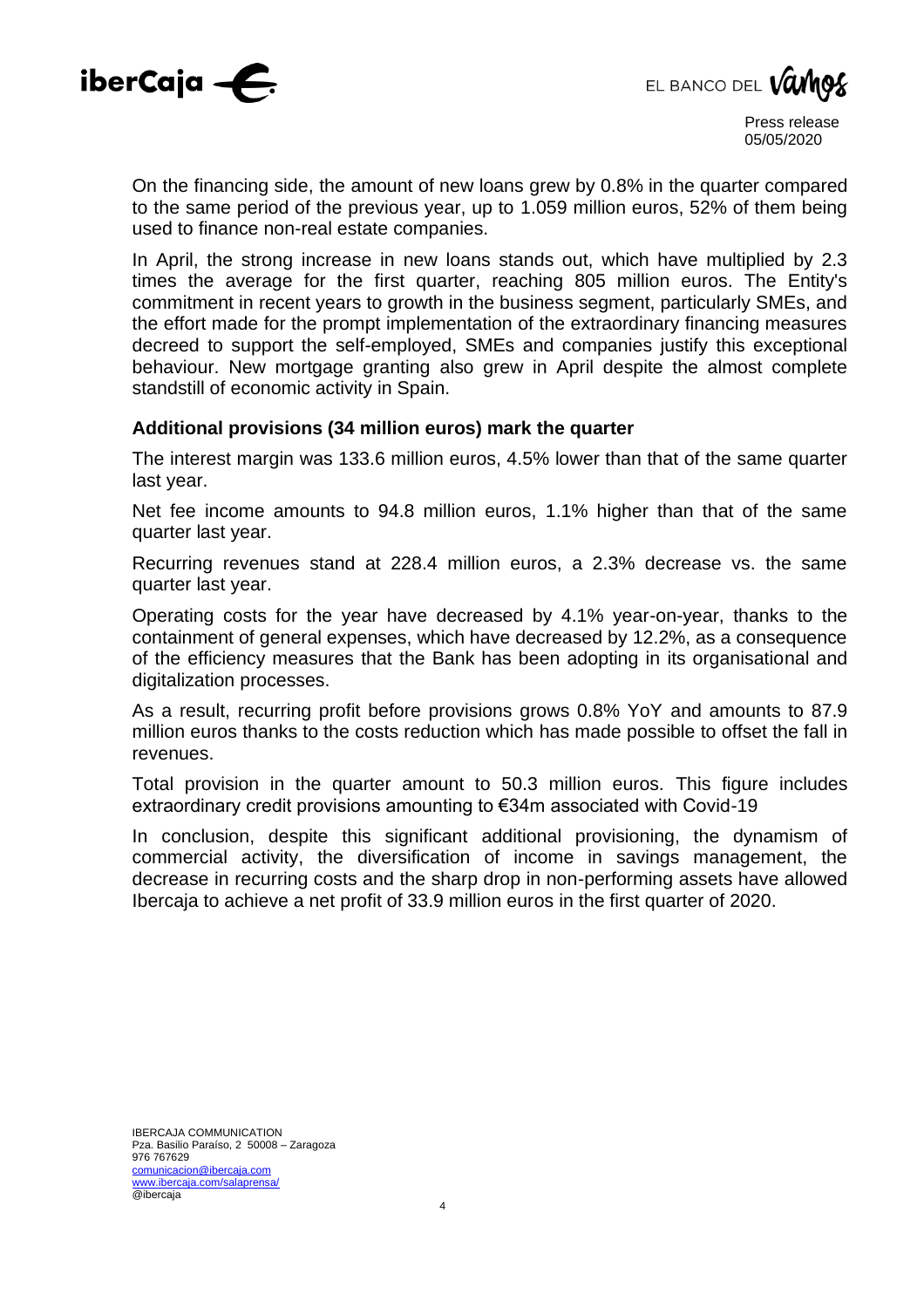

EL BANCO DEL **Vamos** 

#### **Sound position to face the new scenario**

Net non-performing assets (doubtful + foreclosed loans) decreased by 38 million euros between January and March, equivalent to 2.0% in the quarter, and stand at 5.7% with the coverage ratio reaching 53.8%, 2.2 percentage points above the end of 2019. During the quarter the Entity has main a continual effort to reduce these assets.

At the same time, the non-performing loans ratio decreases to 3.9% and is 91 basis points below the sector average with the latest available information for February.

The CET1 Fully Loaded ratio stands at 11.2% and the Fully Loaded Total Capital ratio at 15.4%. In Phased In terms, these ratios stand at 12% and 16.2%, respectively, exceeding the SREP requirements for 2020 (8.125% and 12.5%) by 390 basis points.

Likewise, Ibercaja's liquidity position remains comfortable, with liquid assets representing 22.3% of total assets and a sound financing profile and a LCR ratio of 326%.

In addition to the robust levels of coverage, solvency and liquidity, there is a diversified business model, in which 36% of recurrent revenues comes from asset management and bancassurance; a defensive credit portfolio focused on mortgages (63% of the total) and low exposure to the business sectors most affected by the crisis (less than 4.5% of total credit). These factors, in addition to the historical prudence in credit risk management, allow Ibercaja to face the abrupt change in the economic cycle that Spain is undergoing with guarantees.